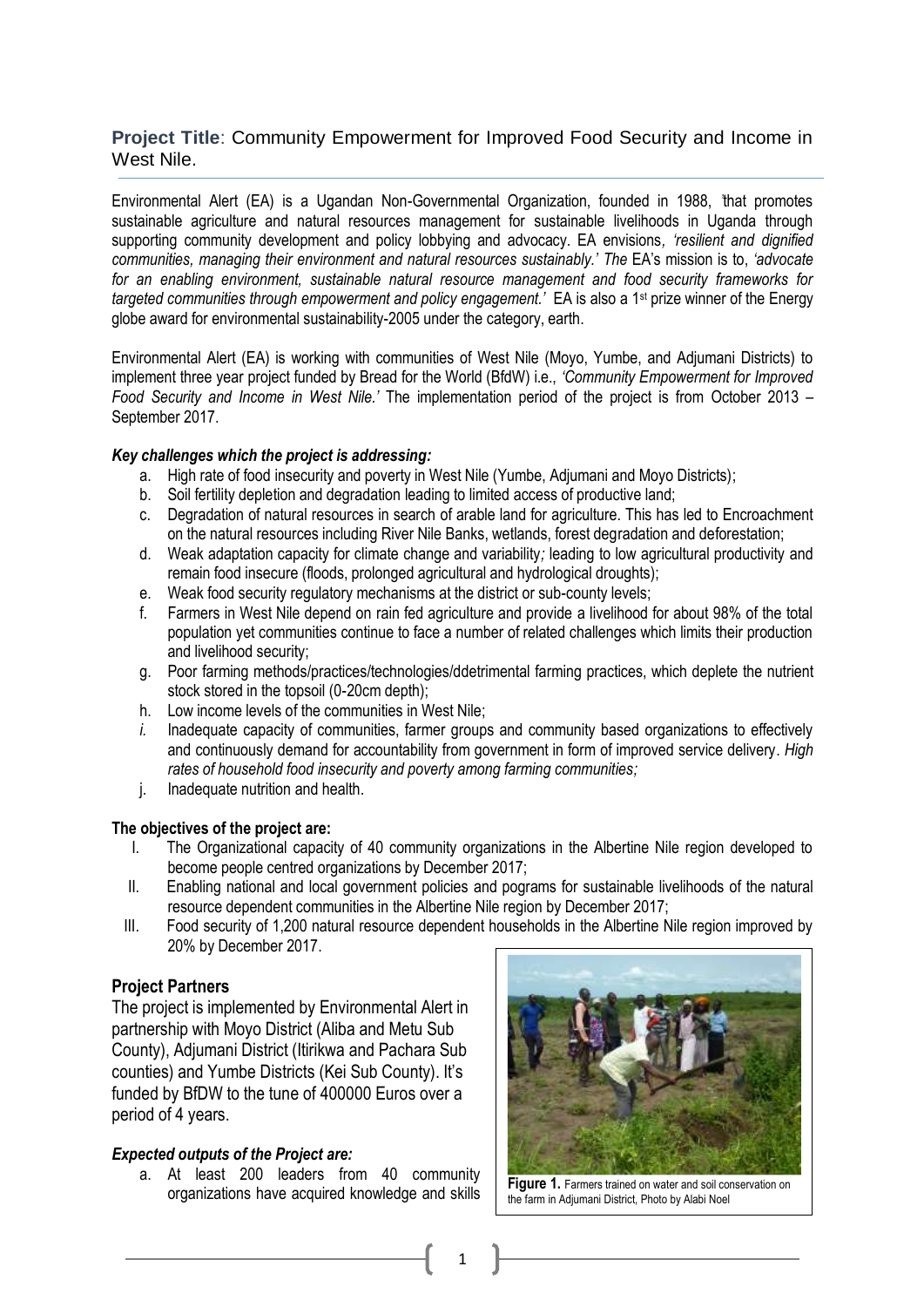in people owned processes (POP) and are applying the knowledge and skills by developing and implementing at least 40 development projects.

- b. 40 community organizations implementing their action plans based on the PoP approach and principals;
- c. Organisational management, leadership and administration capacity of 40 CBOs strengthened;
- d. Food security related Bylaws adoption in two sub counties;
- e. At least 30 community organizations benefiting from government agriculture and livelihoods related program;
- f. Five National level policy engagements to address community concerns at the local and national levels;
- g. At least 25% of each of the 40 farmer groups equipped with knowledge and skills in agribusiness management;



**Figure 2.** Mifiako C farmer group in Aliba Sub County receiving improved Cassava stalk for multiplication: *Photo by Noel Alabi*

- h. Knowledge and skills in climate adaptation and mitigation acquired;
- i. Modalities for co-management of Zoka and Kei forest community management initiated;
- j. 900 Households with at least 20% increase in food production;
- k. 900 households with at least 20% increase in income from agriculture;
- l. Number of Climate change adaptation actions (2 types of Forest based enterprises, two signed collaborative forest management agreements).

#### *The expected Outcome and Impact*

The project has been designed with aim of empowering natural resource dependent communities in three districts (Moyo, Yumbe, Adjumani districts.) in the Albertine Nile region for sustainable livelihoods. The majority of rural communities in the three districts, as in most of Uganda, depend on natural resources like natural soil fertility, indigenous crop varieties and livestock breeds, forests and trees, natural pastures, wetlands and climate for their livelihoods (Food, income, medicine, fiber, fuel, poles, etc). They can also be called 'peasants'.

#### **Possible unintended (positive and negative) outcomes or impacts of the project**

- a. Ordinances and bylaws for food security will be replicated in other sub-counties and districts in the Albert Nile Region of Northern Uganda and the rest of Uganda hence bringing benefits to many more communities.
- b. Increased civic expression and community empowerment may result into many of the beneficiaries becoming politicians, campaigning for election at the coming election in 2016 and winning.
- c. Increased food production in the area will create additional employment in trade.

#### **Key achievements to-date:**

**A)** Established 40 demonstration sites for 40 farmer groups that acted and continue to serve as multiplication and learning centres for transfer of technologies *(improved seeds, fertilizers, and pesticides)* and practices *(field* 

*layout and design, timely planting, weed management, soil and water conservation, pests and disease management and general agronomy)*. In addition, Divine Mercy farmer group is practising pig husbandry and management.

**B)** Supported the Community of Zoka to develop and submitted an application to NFA Adjumani office for Collaborative Forest Management for Zoka Central Forest Reserve. The application was forwarded to NFA head office for concurence and approval by the technical department incharge of Collaborative Forest Management initiatives. As a result EA developed a case study about the



**Figure 3.** Participants for the PoP training at Multi- Purpose training centre, Moyo. Photo by Sekate Moses